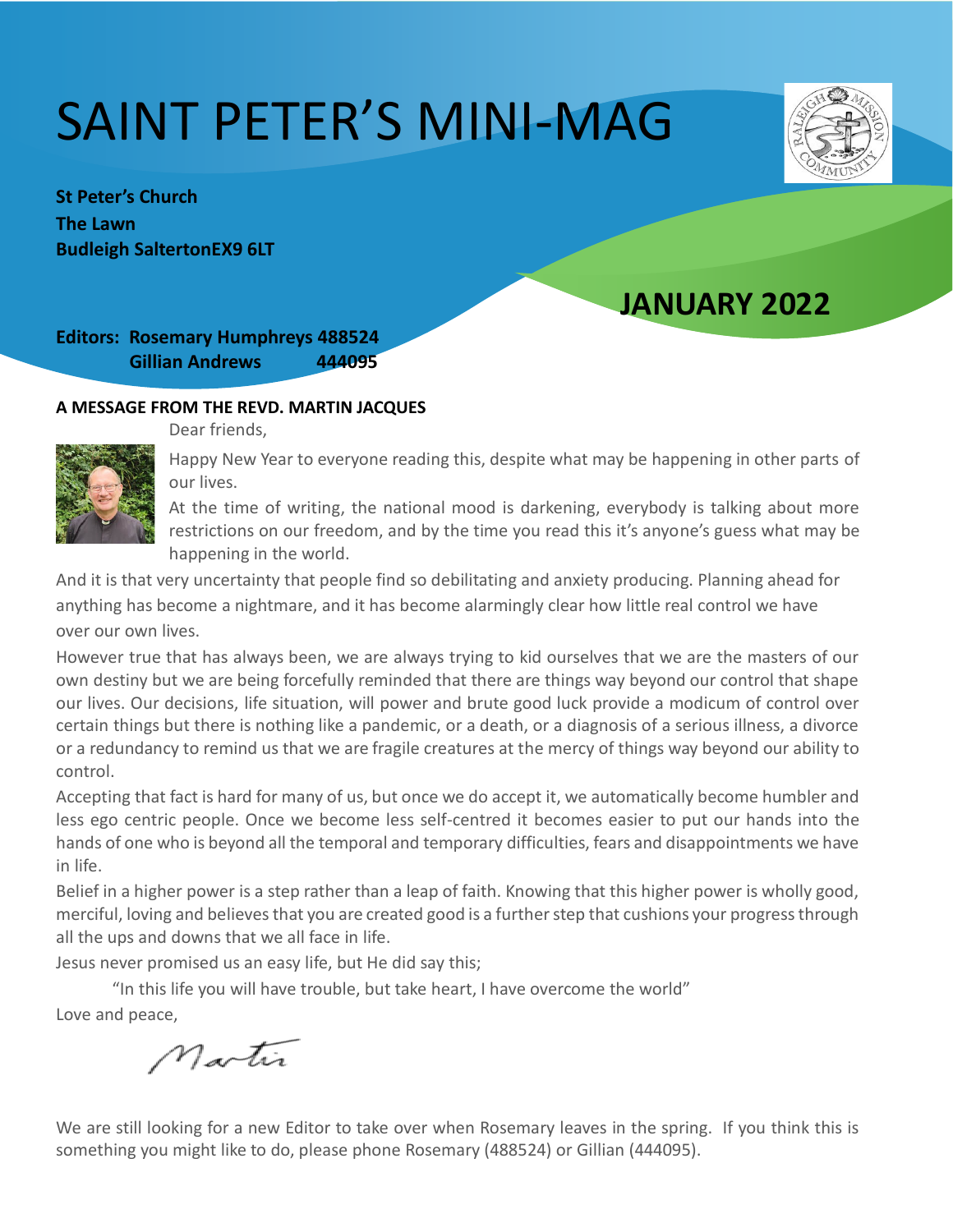

#### **New Year's Reflection by the Revered Prebendary James Grier, Diocesan Mission Enabler**

I've never been a great fan of New Year's Resolutions. I'm probably avoiding failure by not trying in the first place. I seek to justify it by saying that if there are things to improve in our lives, we shouldn't wait until new year to implement them? But I think I'm wrong. I could say that I don't need a birthday or anniversary to tell my wife how much I love her. But if I'm honest, I should tell her how much I love her every day and even more on special occasions. I should try to make good life choices every day, but an annual moment is good too.

The most popular resolutions are all things that are great for our well-being and that of the world. Things like: Go to bed earlier…Reduce single use plastic consumption…Create a savings plan…Read more, scroll less…Drink more water…Drink less alcohol…Eat more veggies…Volunteer… Increase exercise…Reduce social media…Give up smoking…Drive less, walk more

The fact that statistically 80% of people give up on at least some of their resolutions could simply be seen as failure. But in fact, it means that 20% have created new positive habits and life choices. It's actually better than that, because some of the 80% will have kept up something of their resolutions.

Many people will fail before the end of January, but at least they have more chance of success than those who never started in the first place.

Christians are called to love God with all our heart, soul, mind and strength and love our neighbours as themselves. If we managed to do this the world would be a totally different place and our churches would be full. God realises we're not up to the task and encourages us to allow his Spirit to help us as we seek to grow in our loving. Sheer will power is never enough. If we let him, the Holy Spirit may highlight one area in which we could grow in love. Repentance is central to Christian faith. It's simply admitting that we're not living and loving as we should and stepping back in line with God. It's also receiving the freedom and healing of his forgiveness as we do so. God doesn't say we need to change everything all at once, it's one small step at a time. For some of us, step one may be to try and be more patient. Or to love others by caring for the environment and not using disposable coffee cups.

It's beginning to sound to me like resolutions are a good idea. We could start with a New Year's Resolution but then try mid-year or even mid-month ones too. And a great thing about God is that his steadfast love never ceases; his mercies never come to an end; they are new every morning; great is his faithfulness. (Lamentations 3:22-23). If we fail or give up, he doesn't give up on us, he's there to help pick us up and set us off again. He's there to help us change from the inside out.

We can't change others and we can't guarantee what will happen in the world around us, but with God's help we can change. Wouldn't it be amazing to look back on 2022 and see how God has changed us?

(Article from the weekly Diocesan newsletter **Roots and Shoots**. James Grier came to talk to us about Street Pastors in Exeter.)

## **££££££££ 100 CLUB CHRISTMAS DRAW MADE AT THE CANDLELIGHT SUPPER £££££££££**

£5 Pat Morton, £10 Joyce Julian, £20 George Maddaford, £30 Neville Humphreys, £50 Shirley Tanner, £100 Tony Gray Don't forget to sign up for 2022!

## PANTO COMES TO BUDLEIGH!

A performance of 'Cinderella' will take place in the Public Hall at 6.30pm on Saturday 8 January, organised by Budleigh Carnival. Doors open 5.30. Tickets from Julie on 442067.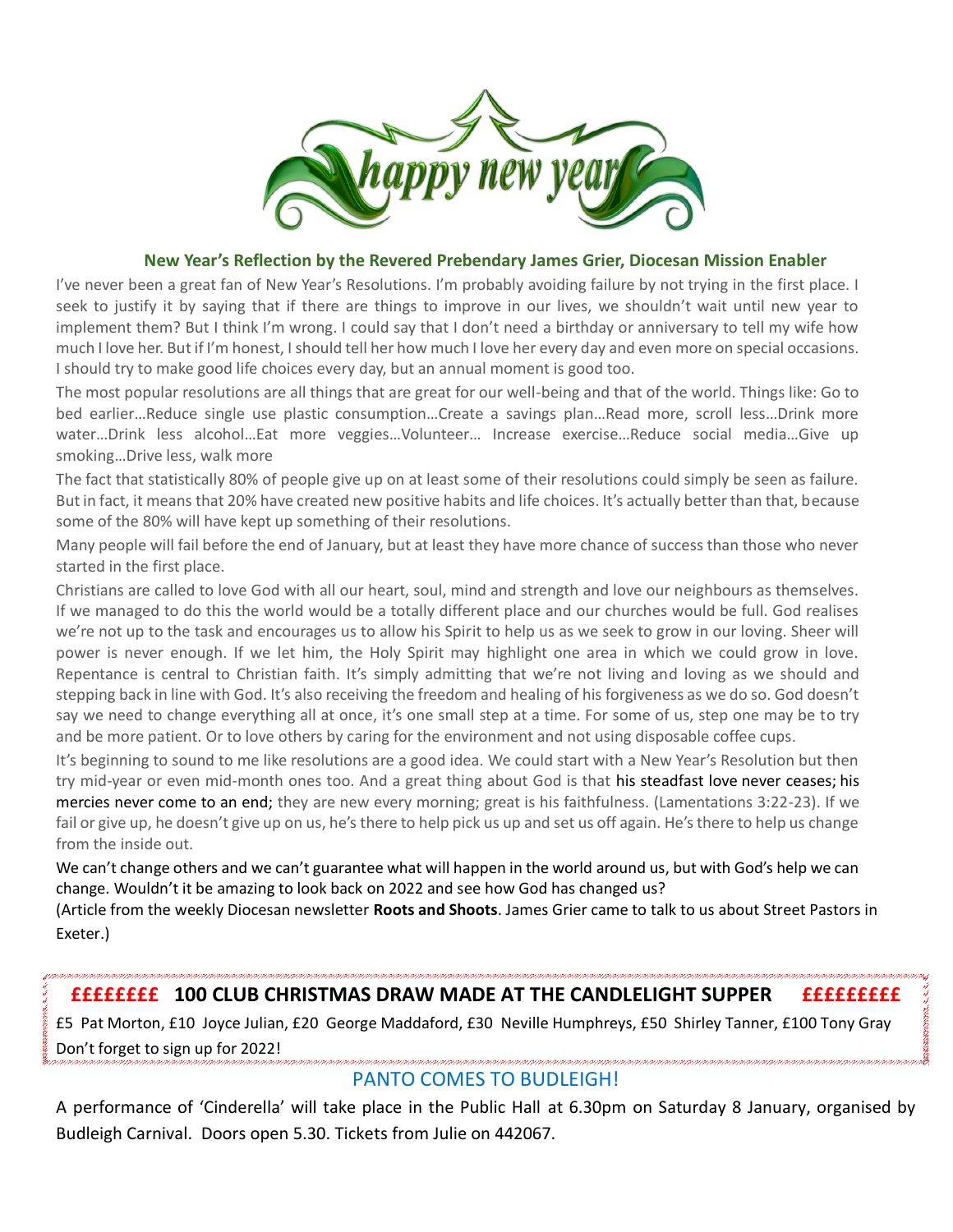

# **REPORT FROM THE FOOD BANK**

At this time of year, the Food Bank particularly thanks its volunteers - the drivers, packers, people who date the food, the welcomers, people on the desk, people who answer the telephone, also the ones who manage and collect the stock and donations. January and February can be very hard months for people so they continue to appreciate donations. We must remember that for many of the folks that visit us they simply do not have the support network of family and friends, but with all of your help and kindness, together we can be that family. God Bless. Exmouth FoodBank Dec 2021

## **NEWS FROM ST. PETER'S SCHOOL**



#### **Key Stage 2 Choristers in Exeter Cathedral**

On 23rd November, 23 choir members sang at Exeter Cathedral alongside the trained chorister voices from the Cathedral School and two other Exmouth Schools. An amazing experience in a wonderful setting. The children were just awesome, an absolute asset to our school and they all sang beautifully. Thank you to Mrs Hayman and parent Vicky Evans for their help

## **SOME MORE FROM THE CHURCH MOUSE…………**

**TWELFTH NIGHT** The Christmas festival lasts for twelve days ending with Twelfth Night of the Feast of the Epiphany when Christians remember the wise men who came to visit Bethlehem. Each of the gifts from the wise men had a special meaning. Gold was given because it is a symbol of royalty, Frankincense was given because it is a symbol of God and myrrh because it is a symbol of suffering.

**NEW YEAR** In ancient Rome people worshipped the god Janus and believed he had two faces. One looking back at the old year the other looking forwards towards the new year. January is named after him.

**THE LEGEND OF THE LAVENDER AND ROSEMARY** These plants grow in most European gardens now but are originally from the countries bordering the Mediterranean. They bear tiny mauve-coloured flowers and both have a lovely scent. Here is why. Mary wanted to wash her baby's clothes soon after he was born. It was difficult for her to do away from home but somehow, she managed to get them clean and carried the tiny garments outside to hang up to dry. There was no clothes line around but they must be dry before nightfall. Mary looked around and noticed the two bushes. She thought they would do and spread the garments upon their branches. They soon dried and Mary was able to gather them up and take them back to the stable. During the day a miracle had happened because before the drying of the tiny clothes, the shrubs had no smell but now the tiny clothes were scented with a fragrant aromatic scent. The legend says that is why the shrubs now smell so sweetly, Lavender from the word *lave* which means to wash and Rosemary from Mary's own name – the rose of Mary. When gathering decorations for Christmas, always pick some of the sweetly scented sprigs to mix with evergreens in memory of that washing day so long ago.